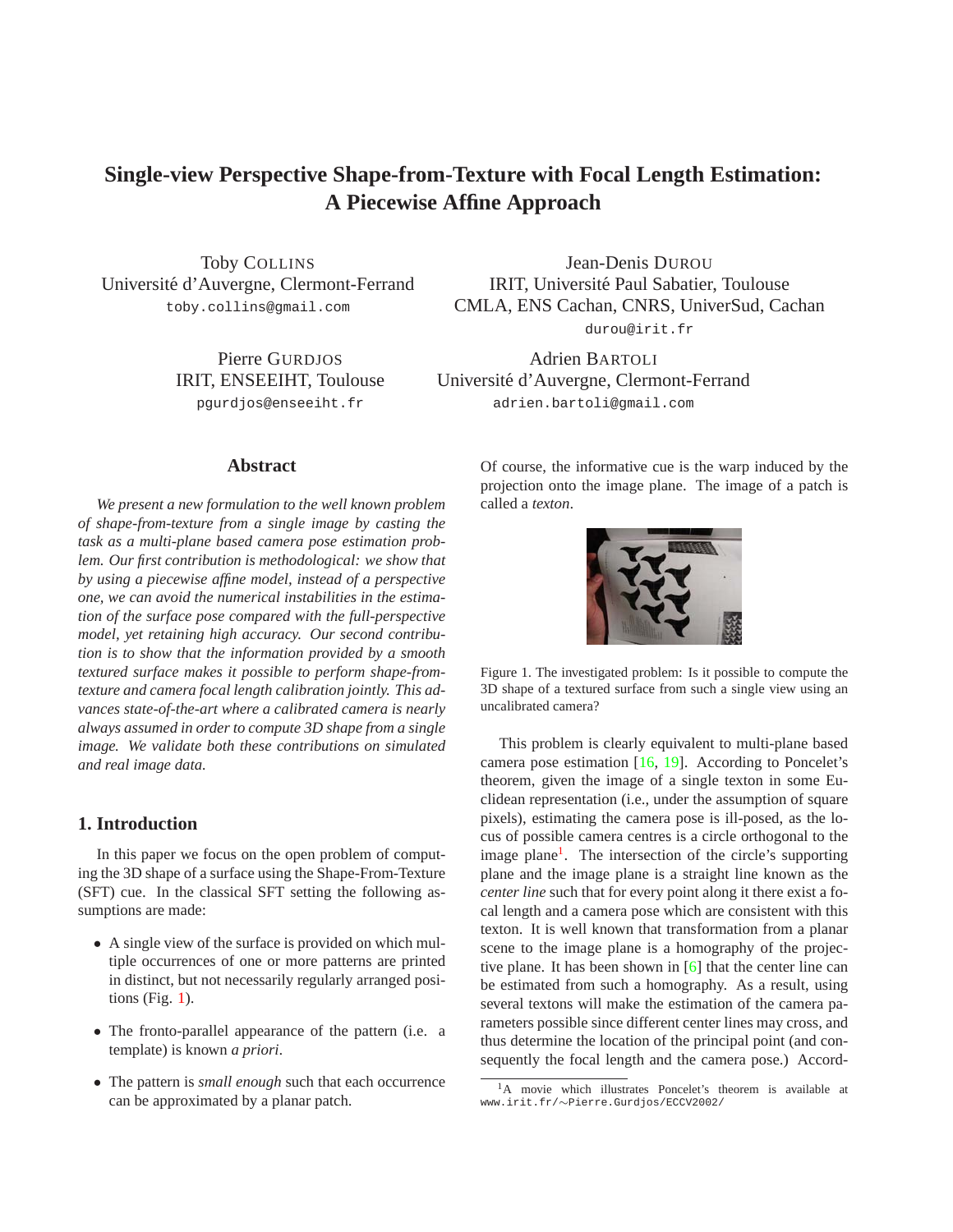<span id="page-1-3"></span>ing to this intuition, it seems that uncalibrated SFT is wellposed. However, this is not true when the textons are small, which is precisely a SFT assumption, because the estimation of a homography using a small texton is *ill-conditioned* [\[11\]](#page-7-2).

As a remedy to this, we exploit the well known fact that the perspective projection model can be locally approximated by the scaled orthographic projection model. This provides good approximation to the imaging process with increasing accuracy for distant scene samples projected closer to the principal point. These assumptions are often satisfied in practice and permits the estimation of the associated affine transformation that is far more stable manner than the local homography (as exploited in other computer vision problems [\[10\]](#page-7-3)).

The first contribution of our work is to provide a stable estimation of the depth and of the normal at each texton using an explicit piecewise planar affine model. A closed form solution is presented where, for both the calibrated and uncalibrated cases, orientation is given up to a two-fold ambiguity. Depth by contrast is recovered uniquely (where in the uncalibrated case it is known up to a scale factor).

Our second contribution extends the above process to joint 3D reconstruction and focal length estimation. The recovery of both the depth, which depends on the focal length, and of the normal (up to a two-fold ambiguity) at each patch is a redundancy which we exploit in order to estimate the focal length, and then by extension to recover the orientation and depth of the surface at each patch. Both these contributions are validated by experiments performed on synthetic and real images.

The structure of this paper is as follows. In Section 2 relevant works from the SFT literature are outlined. In Section 3 we discuss our method for computing the 3D shape of a textured surface from a single view given that the focal length of the camera is known. A generalization of this contribution to the case of an uncalibrated camera is done in Section 4, making an explicit estimation of the focal length in conjunction with shape. In Section 5 our work is summarised with reference to some possible future developments.

# **2. State of the Art**

In the following section we briefly discuss papers from the SFT literature. To our knowledge however no up-to-date survey covering SFT is available at present.

Texture is known to be a strong cue for the perception of depth, and has been studied for a considerable time [\[5\]](#page-6-1). SFT is a classical 3D reconstruction process which essentially requires only a single image view. Two different approaches have arisen. When the texture is considered 'natural', statistical methods and descriptors are often used [\[18\]](#page-7-4). When the texture has been 'artificially' created, the fact that it is often repeating in nature suggests geometric approaches may be preferable [\[4\]](#page-6-2). The statistical methods rely often on a variety of densities estimators [\[1\]](#page-6-3), whereas the geometric ones aim at estimating 2D transformations, which are homographies for perspective planar textures [\[8\]](#page-6-4), but affinities have also been considered in some cases [\[14\]](#page-7-5). As with other 3D reconstruction techniques such as Shape-From-Shading or photometric stereo, SFT usually produces a normal field, and not 3D depth (which contrasts with our method). An additional step is then needed to recover shape, known as *normal integration* [\[9\]](#page-6-5).

Recently a number of new SFT approaches have appeared. In [\[11\]](#page-7-2), Lobay and Forsyth propose an automatic technique for textons detection and fronto-parallel appearance estimation. This work is fairly close to ours, except that they use orthographic cameras. In [\[12\]](#page-7-6), Loh and Hartley's work does not require the texton pattern to be imaged in advance. This is very promising even if few results are shown. In [\[17\]](#page-7-7), the combination of texture and shading is shown to be enough to avoid, in most cases, the ambiguity on the normal field estimation. We are interested in artificial textures, but unlike most of the previous works, we consider SFT as a multi-plane based camera pose estimation [\[16,](#page-7-0) [19\]](#page-7-1).

## **3. Piecewise Planar Scaled Orthography**

## **3.1. Camera Model**

The imaging process we consider involves a *projective camera*, whose focal length  $f$  is the sole unknown (other intrinsics have canonical values *e.g.*, the principal point is at the origin). In the special case where the world frame coincides with the camera frame, its projection matrix writes:

<span id="page-1-1"></span>
$$
\mathbf{P} = \text{diag}(f, f, 1) \left[ \mathbf{I}_{3 \times 3} \mid \mathbf{0}_{3} \right]. \tag{1}
$$

With regard to *small objects at a distance*, it is known that local affine approximations of P may provide more stable numerical solutions to the problem of computing the object pose.

In the immediate neighbourhood of any texton, the local affine approximation of the projective camera  $P$  acts like a *scaled orthographic camera* with projection matrix:

<span id="page-1-0"></span>
$$
\mathbf{P}_{j}^{\text{so}} = \left[ \begin{array}{ccc} \alpha_{j} & 0 & 0 \\ 0 & \alpha_{j} & 0 \\ 0 & 0 & 1 \end{array} \right] \left[ \begin{array}{c} \mathbf{e}_{1}^{\top} \\ \mathbf{e}_{2}^{\top} \\ \mathbf{e}_{4}^{\top} \end{array} \right],\tag{2}
$$

where  $\alpha_j = f/d_j$  is the *scale factor*, j is the index of the particular texton,  $d_j$  is the depth at the patch's centroid  $\mathbf{p}_j$ and  $e_k$  denotes the  $k^{th}$  column of  $I_{4 \times 4}$ . The model [\(2\)](#page-1-0) is essentially a first-order approximation of  $(1)$ , see [\[15,](#page-7-8) [7\]](#page-6-6).

#### <span id="page-1-2"></span>**3.2. The Problem of Recovering the Pose of a Patch**

The pose of patch j is given by  $T_i$ , the 3D rigid transformation mapping a local world frame attached to its sup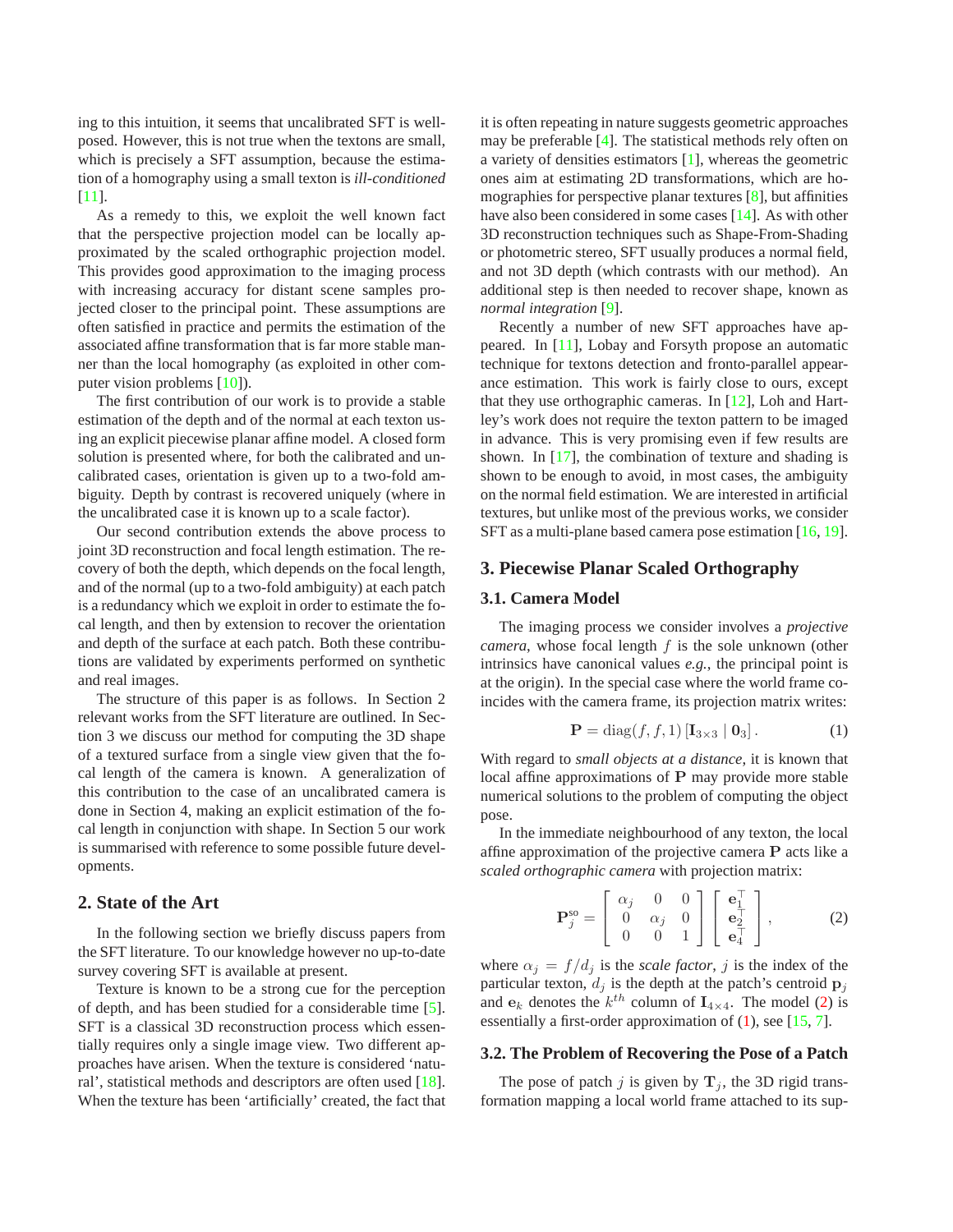porting plane to the camera frame:

$$
\mathbf{T}_j = \left[ \begin{array}{cc} \mathbf{R}_j & \mathbf{t}_j \\ \mathbf{0}_3^\top & 1 \end{array} \right]
$$

where  $\mathbf{R}_i$  and  $\mathbf{t}_i$  represent the rotation and translation components.

As we treat patches as *small objects at a distance*, the patch-to-texton 2D-transformation, denoted  $A_i$ , mapping the patch  $j$  to its image can be well approximated by the scaled orthographic camera [\(2\)](#page-1-0). Without loss of generality, take the supporting plane of patch j to be defined at  $z = 0$ w.r.t. the local world frame and the patch's centroid at the origin. As a result the patch-to-texton transform  $A_i$  is affine and decomposed as

$$
\mathbf{A}_j = \left[ \begin{array}{cc} \alpha_j \mathbf{\hat{R}}_j & \alpha_j \mathbf{\hat{t}}_j \\ \mathbf{0}_3^\top & 1 \end{array} \right]
$$

where  $\hat{\mathbf{R}}_j$  denotes the top left 2  $\times$  2 submatrix of  $\mathbf{R}_j$  =  $[r_{kl}]_{(k,l)\in[1,3]^2}$ , and  $\hat{\mathbf{t}}_j$  denotes the top  $2\times 1$  elements of  $\mathbf{t}_j$ . Given  $A_j = [a_{kl}]_{(k,l) \in [1,3]^2}$ , it can be shown that a *two-fold solution* can be directly obtained for both the pose  $(\mathbf{R}_i, \mathbf{t}_i)$ and the scale factor  $\alpha_i$ . We achieve this as follows. Introducing two unknown variables  $\beta = \alpha_i r_{13}$  and  $\gamma = \alpha_i r_{23}$ , we can solve for  $\beta$  and  $\gamma$  as the solution to the following  $2^{nd}$  order polynomial system:

$$
\begin{cases} a_{11}^2 + a_{12}^2 + \beta^2 - (a_{21}^2 + a_{22}^2 + \gamma^2) = 0, \\ [a_{11}, a_{12}, \beta] [a_{21}, a_{22}, \gamma]^\top = 0. \end{cases}
$$

This leads to two real solution pairs for  $\beta$  and  $\gamma$  ( $\beta$ ,  $\gamma$ ) =  $\pm (b, c)$  for some real  $(b, c)$ , and from this the patch pose is easily recovered:

$$
\mathbf{R}_{j} = \frac{1}{\alpha_{j}} \begin{bmatrix} \mathbf{u}^{\top} \\ \mathbf{v}^{\top} \\ 1/\alpha_{j}(\mathbf{u} \times \mathbf{v})^{\top} \end{bmatrix}, \quad \mathbf{t}_{j} = \alpha_{j}^{-1}(a_{13}, a_{23}, f)^{T}
$$
\n(3)

where  $\mathbf{u} = [a_{11}, a_{12}, \beta]^\top$ ,  $\mathbf{v} = [a_{21}, a_{22}, \gamma]^\top$ , and  $\alpha_j =$  $\left\Vert \mathbf{u} \right\Vert^{-1}$ . Notice that rotation component  $\mathbf{R}_j$  and scale factor  $\alpha_i$  are recoverable without knowing f, showing that planar orientation can be recovered with the scaled orthographic approximation *in the uncalibrated setting*. The two solutions for  $\beta$  and  $\gamma$  lead to a two-fold ambiguity in  $\mathbf{R}_j$ , but a single solution for  $\alpha_i$  and  $t_i$ . Now if  $\pi_i$  denotes the 4vector of dual coordinates of the supporting plane of patch  $j$ , then it can be seen that

<span id="page-2-0"></span>
$$
\boldsymbol{\pi}_j = \left[ \begin{array}{c} \mathbf{n}_j^{\top} \\ -\mathbf{t}_j^{\top} \mathbf{n}_j \end{array} \right] \tag{4}
$$

where  $\mathbf{n}_j = [\beta/\alpha_j, \gamma/\alpha_j, \det \mathbf{\hat{R}}_j]^\top$  denotes the normal in the camera's reference frame. Due to the ambiguity mentioned above, a two-fold solution clearly exists for  $\pi_j$ .

#### **3.3. Calibrated Orientation Disambiguation**

Although we have a two-fold orientation ambiguity, the additional per-patch depths clearly provides us with redundant information to resolve this. Recall that most of the existing SFT techniques only compute the normals, which then requires a normal integration step. In our framework disambiguating the normals can be done far more easily. We make the assumption that neighbouring patch centroids  $p_k$  approximately sample the tangent plane at patch  $j$  (which is valid if the patch spatial separation is low). Thus, for a reconstructed patch the normal  $n_j^u$  is selected with maximal depth/normal agreement given by  $S_k(\mathbf{n}_j^u) = |(\mathbf{p}_k - \mathbf{p}_j)^\top \mathbf{n}_j^u|$ . In the presence of noise, the redundancy from multiple neighbours can be used to robustly disambiguate orientation (e.g. taking the normal with maximal votes these. One could further include  $2^{nd}$  order agreement over the normal field, although compared with this local approach it has proven unnecessary. As explained, violations may occur, for example due to surface discontinuities. These are not treated in this paper, but should be handled by integrating additional discontinuity cues.

### **3.4. Reconstruction Experiments**

In this section we show some simple reconstruction experiments conducted to validate or SFT method in the calibrated setting.

## **3.4.1 Synthetic Setup**

Empirical synthetic studies to assess reconstruction quality in the presence of noise and differing scene conditions are now presented. A simple synthetic scene was constructed involving a cylinder quantised into regular squared grids of varying size to simulate the effect of varying texton densities. Three surfaces are shown in Fig. [2](#page-3-0) a-c. We compute the images of these surfaces using a constant focal length (we use  $f = 500$  with distances expressed in pixels), axis aligned with the camera's y axis, radius set to a constant  $r = 500$ . The surfaces are positioned at varying values of d, denoting the *mean depth* of the scene; thus degree of perspective distortion is strong at short range, but disappears at long range.

The quality of the reconstructed patch orientations was evaluated with the RMS angular error (in degrees) in surface normals. Fig. [4](#page-3-1) shows the trend of RMSE w.r.t. the number N of textons, for different values of  $\bar{d}$ . For a fixed value of  $\overline{d}$ , the error decreases for N, with confirms the assumption that the approximation improves with smaller patches. On the other hand, for a given number  $N$  of textons, RMSE decreases with  $d$ , confirming the scaled orthographic approximation is better justified at longer distances.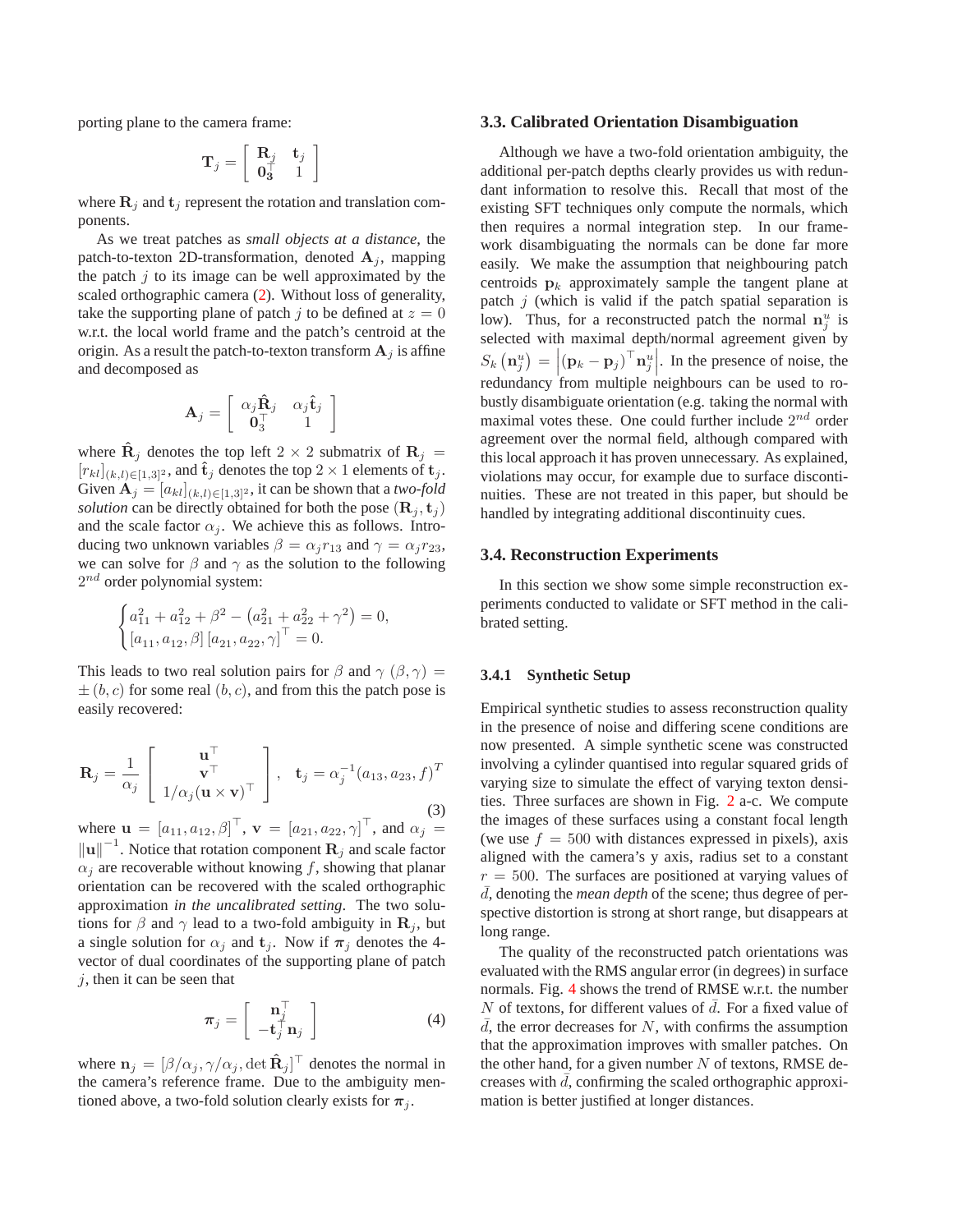<span id="page-3-2"></span>

<span id="page-3-0"></span>Figure 2. Test cylinders quantised into grids of (a)  $10 \times 10$ , (b)  $20 \times 20$  and (c)  $30 \times 30$  squared patterns. (d) Surface and normals recovered at short range  $(d/f = 2.5)$  with no noise. (e,f) Reconstructions with measurement noises (additive Gaussian with standard deviations  $\sigma = 0.1$  and  $\sigma = 0.2$ ) respectively

To test the stability of reconstruction w.r.t. measurement errors, varying amounts of zero-mean Gaussian noise was added to each vertex's image location (from which the plane-to-view transforms are computed.) The three results shown in Fig. [2](#page-3-0) correspond to zero noise,  $\sigma = 0.02\%$  (Fig. [2-](#page-3-0)b) and  $\sigma = 0.04$  % (Fig. 2-c) of the image size, i.e., respectively  $\sigma = 0.1$  and  $\sigma = 0.2$  for a  $512 \times 512$  image. In spite of noise, the surface's shape is recovered well. A detailed evaluation is presented in Fig. [3.](#page-4-0) Fig. [3-](#page-4-0)a and b denotes the depth (relative to the scene's depth range) and patch orientation error as a function of  $\overline{d}$ , performed at multiple noise levels. We can see here that there is trade-off between further distances (supporting the scaled orthography assumption) and shorter distances that reduce the influence of noise. We contrast this with recovering orientations based on texton homography decomposition [\[19\]](#page-7-1) in Fig. [3](#page-4-0) c. In the noise-free case, that method is clearly superior, however as noise is introduced and at further distances, we see our method is more successful.



<span id="page-3-1"></span>Figure 4. RMS angular error with respect to ground truth normals with varying texton density and mean depth.

## **3.4.2 Real Setup**

A second experiment we present was performed on a simple real scene depicting a surface with circular (non-regularly) printed textons (see Fig. [5-](#page-4-1)a). These are easily detected automatically (within a bounding region of interest manually specified) and the local transforms were refined using standard gradient-based image registration. The texton neighbourhood system was constructed with the edges of a simple Delaunay triangulation at the texton centres (as in all examples we present). More sophisticated strategies may of course be needed to develop better neighbourhood systems to handle, for example surface discontinuities and occlusions but this is left for now to future work.

The patch poses are estimated and shown in Fig. [5-](#page-4-1)b, displayed as orientated quad patches. The depths and normals appear very consistent, except for a clear outlier. A dense reconstruction was then performed using a robust interpolation strategy. For this we use the thin plate spline (TPS) with control points defined at the patch centres and a re-rendering showing the surface from another viewpoint is shown in Fig. [5-](#page-4-1)c. Ground truth depths were obtained with hand labeled stereo correspondences at the texton centres, resulting in an RMS depth error of 3.5% w.r.t. the depth of the enclosing volume.

# **4. SFT with Uncalibrated Cameras**

In this section we now generalise the methodology presented in Section 3 to the case where the camera is uncalibrated (with the focal length as the only unknown intrinsic). We propose two methods for calibrating  $f$ . The first is to estimate  $f$  using a criterion based on the normal integrability. After discussing its merits, we propose an alternative method which is considerably more reliable under near-affine viewing conditions. We also show how the nor-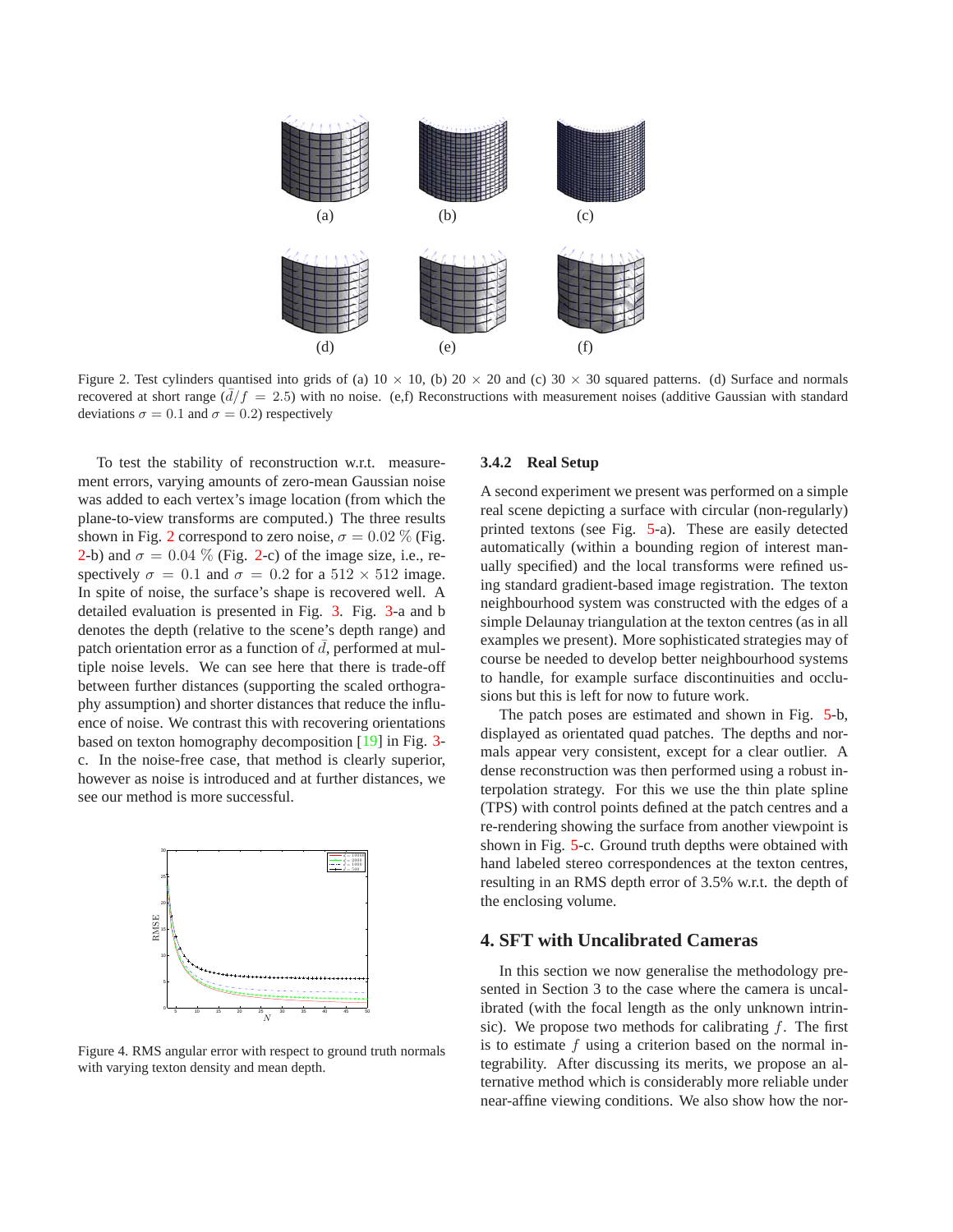<span id="page-4-7"></span>

Figure 3. Synthetic reconstruction results. (a) Depth and (b) orientation error as a function of mean scene depth. (c) Comparison to orientation reconstruction by homography decomposition

<span id="page-4-0"></span>

<span id="page-4-1"></span>Figure 5. (a) Image of a surface non-regularly printed with textons. (b) Recovered texton depths and normals (the patches are represented by oriented squares). (c) Re-rendered view of the reconstructed surface.

mal field can be disambiguated in the uncalibrated setting.

## <span id="page-4-6"></span>**4.1. Focal Length by Integrability of Normal Field**

Suppose first the normals have already been disambiguated. Integrating a normal field is a classical computer vision problem. The equation of normal integration expresses that the variation in depth along any closed loop in the image is equal to zero (the depth gradient field must be a zero-curl field), a property which has been used for many other purposes than for normal integration [\[12\]](#page-7-6). Let us first use as a measure of consistency between the depth field  $d(x, y)$  and the normal field  $\mathbf{n}(x, y) = [n_x(x, y), n_y(x, y), n_z(x, y)]^\top$  the following equality, which holds under perspective projection [\[2\]](#page-6-7):

<span id="page-4-3"></span>
$$
\nabla \delta = [r, s]^\top,\tag{5}
$$

where  $\delta = \ln |d|$  and:

$$
\begin{cases}\nr = -\frac{n_x}{x n_x + y n_y + f n_z}, \\
s = -\frac{n_y}{x n_x + y n_y + f n_z}.\n\end{cases}
$$

The definitions of  $r$  and  $s$  explicitly depend on  $f$ . Therefore, it seems that the following criterion is sensitive to  $f$ :

<span id="page-4-2"></span>
$$
C_1(f) = \sum_j \left\| \nabla \delta(\mathbf{q}_j) - [r_j, s_j]^\top \right\|^2, \tag{6}
$$

where  $q_i$  designates the centroid of texton j, and the sum is carried out on all the textons. Anything is known in  $(6)$ , except f and the values  $\nabla \delta(\mathbf{q}_i)$ , which can be estimated using Taylor expansions:  $\delta(\mathbf{q}_k) = \delta(\mathbf{q}_j) + (\mathbf{q}_k - \mathbf{q}_j)^\top \nabla \delta(\mathbf{q}_j)$ .

We tested the criterion  $C_1$  on images with very low perspective distortion, and surprisingly, it seems to fail.  $C_1$  is quasi-insensitive to  $f$  and, therefore, the estimation of  $f$  is ill-conditioned. Using, once again, the scaled orthographic model, Equation  $(5)$  reduces to the following  $[9, 2]$  $[9, 2]$ :

<span id="page-4-5"></span>
$$
\nabla d = -\frac{1}{\alpha} \left[ \frac{n_x}{n_z}, \frac{n_y}{n_z} \right]^\top.
$$
 (7)

An approximate version of  $C_1$  is then:

<span id="page-4-4"></span>
$$
C_2(f) = \sum_j \left\| \nabla d(\mathbf{q}_j) + \frac{1}{\alpha_j} \left[ \frac{n_{x,j}}{n_{z,j}}, \frac{n_{y,j}}{n_{z,j}} \right]^\top \right\|^2. \tag{8}
$$

Anything is known in [\(8\)](#page-4-4), except f and the values  $\nabla d(\mathbf{q}_i)$ ,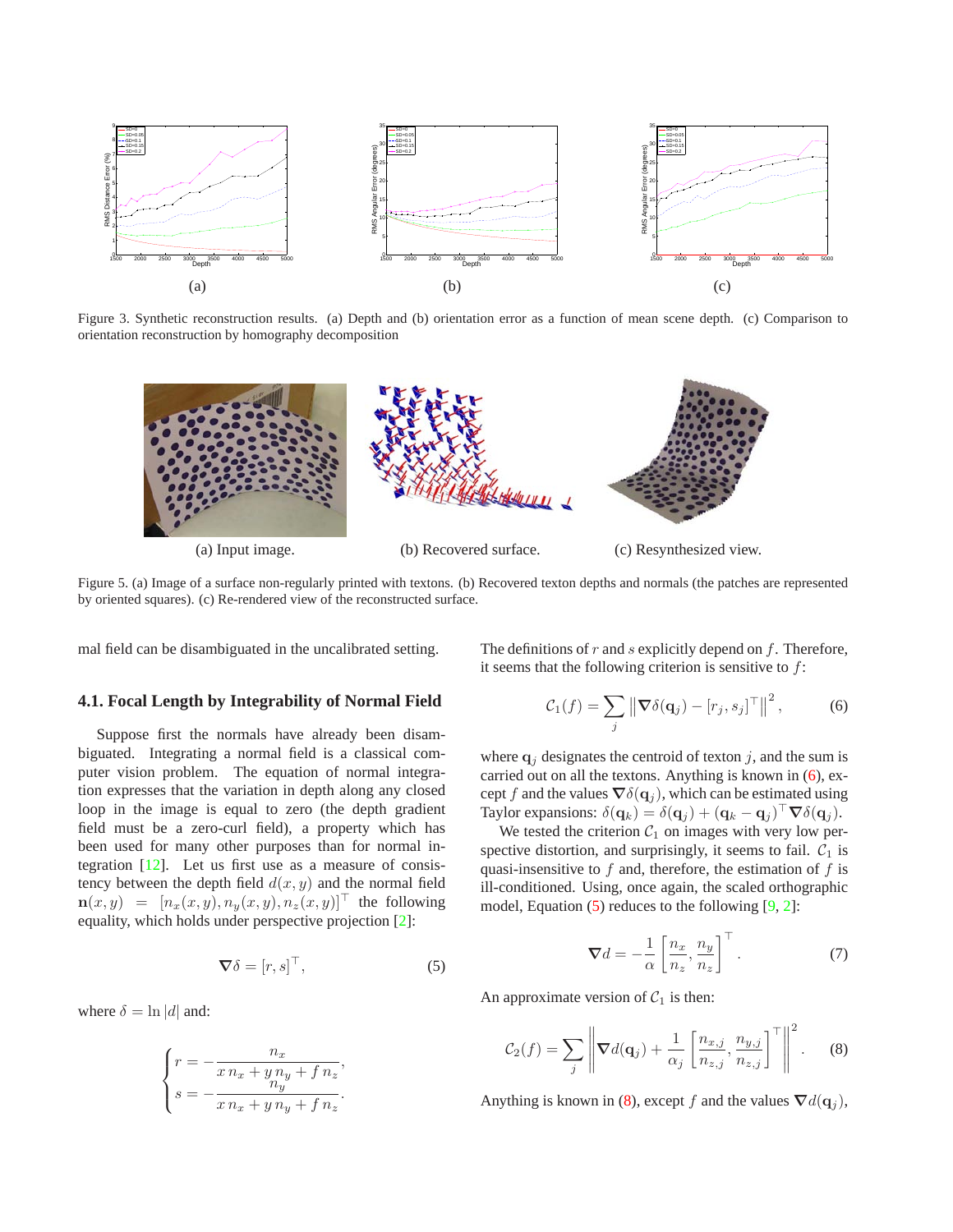which can be estimated from the following linear systems:

$$
d_k = d_j + (\mathbf{q}_k - \mathbf{q}_j)^\top \nabla d(\mathbf{q}_j),
$$
 (9a)

$$
d_l = d_j + (\mathbf{q}_l - \mathbf{q}_j)^\top \nabla d(\mathbf{q}_j),
$$
 (9b)

where  $k$  and  $l$  are indices for two neighbouring textons of texton j. Since the depth  $d = f/\alpha$  is proportional to f,  $C_2$ can be rewritten:

<span id="page-5-2"></span>
$$
C_2(f) = \sum_j \left\| f\left[\lambda_j, \mu_j\right]^\top + \frac{1}{\alpha_j} \left[\frac{n_{x,j}}{n_{z,j}}, \frac{n_{y,j}}{n_{z,j}}\right]^\top \right\|^2. \tag{10}
$$

where the  $\lambda_j$  and  $\mu_j$  are obtained from [\(9a\)](#page-5-0)-[\(9b\)](#page-5-1), which is a Cramer system as soon as  $\mathbf{q}_j = [x_j, y_j]^\top$ ,  $\mathbf{q}_k = [x_k, y_k]^\top$ and  $\mathbf{q}_l = [x_l, y_l]^\top$  are non-colinear.

$$
\lambda_j = \frac{(y_l - y_j)(1/\alpha_k - 1/\alpha_j) - (y_k - y_j)(1/\alpha_l - 1/\alpha_j)}{(x_k - x_j)(y_l - y_j) - (y_k - y_j)(x_l - x_j)},
$$
\n(11a)  
\n
$$
\mu_j = \frac{(x_k - x_j)(1/\alpha_l - 1/\alpha_j) - (x_l - x_j)(1/\alpha_k - 1/\alpha_j)}{(x_k - x_j)(y_l - y_j) - (y_k - y_j)(x_l - x_j)}.
$$
\n(11b)

From [\(10\)](#page-5-2), we can easily express the optimal value  $f^*$  of  $f$ :

<span id="page-5-5"></span>
$$
f^* = -\frac{1}{\sum_j \lambda_j^2 + \mu_j^2} \sum_j \frac{\lambda_j n_{x,j} + \mu_j n_{y,j}}{\alpha_j n_{z,j}}.
$$
 (12)

We see in [\(11a\)](#page-5-3) and [\(11b\)](#page-5-4) that the coefficients  $\lambda_i$  and  $\mu_i$ tend towards zero when the global perspective effect vanishes, since all the scale factors  $\alpha_i$  tend to the same value. Obviously, this now makes the estimation  $(12)$  of  $f^*$  illconditioned.

### **4.2. Uncalibrated Orientation Disambiguation**

We now show how the normals can be disambiguated. For a given patch  $j$ , we know from Section [3.2](#page-1-2) that there are two normal solutions  $\mathbf{n}_j^1 = 1/\alpha_j [b, c, h]^\top$  and  $\mathbf{n}_j^2 =$  $1/\alpha_j[-b,-c,h]^\top$  for some known b, c and h. Using the scaled orthographic model, Equation [\(7\)](#page-4-5) then reads:

<span id="page-5-6"></span>
$$
\nabla d(\mathbf{q}_j) = \pm \frac{1}{\alpha_j} \left[ \frac{b}{h}, \frac{c}{h} \right]^\top.
$$
 (13)

Recall that from the linear system  $(9a)-(9b)$  $(9a)-(9b)$ , we can deduce  $\nabla d(\mathbf{q}_j) = f[\lambda_j, \mu_j]^\top$  as soon as texton centroids  $\mathbf{q}_j, \mathbf{q}_k$ and  $q_l$  are non-colinear. Equation [\(13\)](#page-5-6) can thus be rewritten:

<span id="page-5-7"></span>
$$
f\,\boldsymbol{v} = \pm \boldsymbol{w},\tag{14}
$$

where the two vectors  $v$  and  $w$  are known and do not depend on f, which nevertheless is involved in Equation [\(14\)](#page-5-7). Since the estimation of  $f$  supposes that the disambiguation of the normals is already carried out, as seen in Section [4.1,](#page-4-6) <span id="page-5-1"></span><span id="page-5-0"></span>the problem of disambiguating  $n_i$ , which is that of finding the right sign in [\(14\)](#page-5-7), looks like a vicious circle. But, knowing that  $f > 0$ , it is reasonable to compute  $s = sign(v^{\top}w)$ and to conclude:

$$
\mathbf{n}_j = \frac{1}{\alpha_j} [-sb, -sc, h]^\top.
$$

#### **4.3. Focal Length by Maximising Continuity**

The second approach we propose for calibrating  $f$  is to find the focal length which maximises the continuity of the depth field. Consider two adjacent patches  $j$  and  $k$  in 3D space. To recover the focal length, first assume we have at our disposal the homogeneous pixel coordinates  $q \in \mathbb{R}^3$  of a point lying on the image of the intersection of the two corresponding supporting planes. The 3D line  $\mathcal{L}_{q}$  backprojected from  $q$  under the projective camera  $P$  in [\(1\)](#page-1-1) may be written as a dual Plücker  $4 \times 4$ -matrix

$$
\mathbf{L}^*=\mathbf{P}^\top\left[\mathbf{q}\right]_\times\mathbf{P},
$$

<span id="page-5-4"></span><span id="page-5-3"></span>where  $|{\bf q}|_{\times}$  denotes the usual skew-symmetric matrix of q.

The 3D point  $X_j$  at which  $\mathcal{L}_{q}$  meets the supporting plane of patch  $j$  is

<span id="page-5-8"></span>
$$
\mathbf{X}_{j} = \mathbf{L}\boldsymbol{\pi}_{j} \tag{15}
$$

where **L** is the primal Plücker  $4 \times 4$ -matrix (i.e. *dual* to  $L^*$ ) and  $\pi_i$  the 4-vector [\(4\)](#page-2-0) of dual coordinates of the supporting plane of patch j. A similar equation to  $(15)$  holds for the supporting plane of patch k, which meets  $\mathcal{L}_{q}$  in  $\mathbf{X}_{k}$ . The question now remains of how to recover f. As  $\mathcal{L}_{q}$ intersects  $\pi_i$  and  $\pi_k$  at the same 3D point, any Cartesian (*i.e.*, normalised) coordinate of  $X_i$  and  $X_k$  must be equal. Hence, using this constraint, we can easily derive a degree-2 polynomial equation in f denoted by  $c_2f^2 + c_1f + c_0 = 0$ , whose coefficients have the form

$$
\begin{cases} c_2 = (\alpha_k - \alpha_j) g_2, \\ c_1 = \alpha_j \alpha_k g_{1jk} + \alpha_j g_{1j} + \alpha_k g_{1k}, \\ c_0 = \alpha_j \alpha_k g_0, \end{cases}
$$

where  $g_* = g_*(\mathbf{n}_j, \mathbf{n}_k, \hat{\mathbf{t}}_j, \hat{\mathbf{t}}_k)$  denote functions not depending on  $\alpha_j$  or  $\alpha_k$ . If we assume that  $d_j \approx d_k$ , then  $\alpha_j \approx \alpha_k$ and, even this is not strictly true, we can understand, looking at  $c_1$  and  $c_2$ , why in practice  $|c_2| \ll |c_1|$ . Hence, a first root of the quadratic equation is  $f_1 \approx -c_0/c_1$ . Knowing that  $f_1 f_2 = c_0/c_2$ , we can conclude that the other solution is  $f_2 \approx -c_1/c_2$ . Since  $f_1 + f_2 = -c_1/c_2$ , we notice that  $|f_1| \ll |f_2|$ . Thus we can recover a single solution to be the smallest of the two roots. We have arrived at a minimal solution for  $f$  requiring two adjacent textons. By exploiting all texture information we can now proceed to find the single optimal focal length. Currently we adopt a simple robust strategy: we first reject the focal lengths from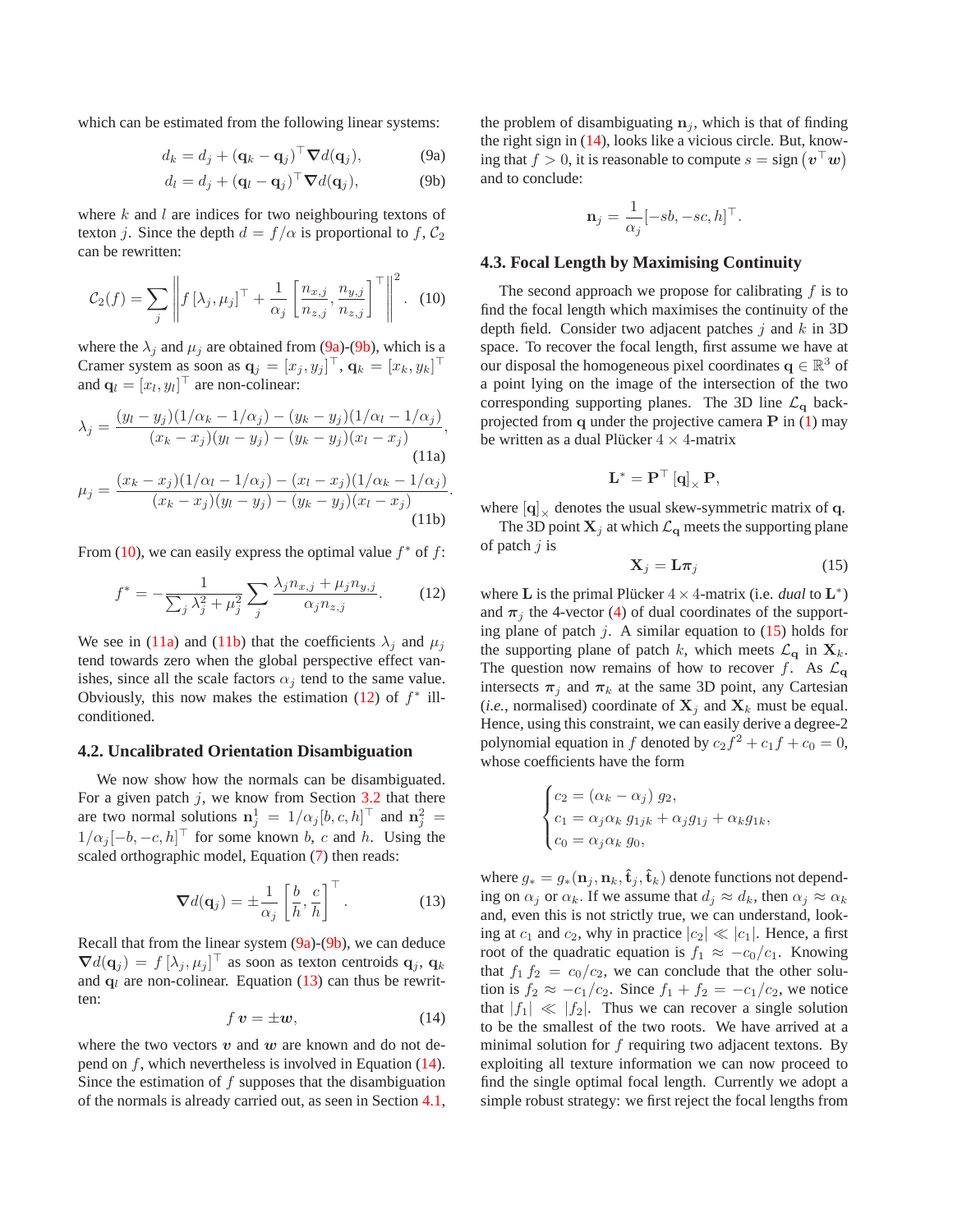<span id="page-6-9"></span>any texton pairs whose normals are at an angle greater than 20 degrees. These occurrences are either caused by surface discontinuities or erroneous normals from either patch, and should be discarded. Then we robustly compute the optimal focal length as the median of all remaining focal lengths.

## **4.4. Experiments**

We have evaluated our second focal length estimation method using some real world examples and these are now presented. Fig. [6-](#page-7-9)a illustrates one case. The image is 1200  $\times$  1600 pixels with a focal length of 1274 pixels comprising an  $8 \times 7$  lattice of square textons. The patch-to-texton mappings were achieved by hand labeling. Superimposed are the recovered normals (red) and ground truths (green) obtained from planes fitted to triangulated stereo correspondences. The accuracy here is clear; the RMS angular error is 2.3 degrees. To assess the effect of measurement noise on both focal length estimation and reconstruction, the corner positions were perturbed with Gaussian noise and Fig. [6](#page-7-9) b plots the relative error in focal length against correspondence noise. In the noise-free case we have a relative error of 9.1% and as one can see, the focal estimate accuracy degrades gracefully with increased noise, suggesting the method is stable in real conditions. We also notice that with increased noise the recovered focal length (and consequently the mean depth of the surface) becomes underestimated. This makes sense; since with increased noise the normal estimates tend towards random, and the continuity criterion becomes best satisfied when samples lie at the plane  $z = 0$ . The corresponding errors in orientation and depth are presented in Fig. [6-](#page-7-9)c.

A second example is presented in Fig. [7-](#page-7-10)a where we have an image of a textured deformed shirt. The textons were marked by hand, the focal length is 1425 pixels and ground truth data was acquired with manual stereo triangulation. A smooth TPS surface interpolates these points to serve as ground truth depth and orientation data. Fig. [7](#page-7-10) b shows the orientation and depth reconstruction accuracy. The range of errors here is fairly broad, chiefly due to the local nonrigidity of the cloth and noise from manual labeling. Even so, we still obtain a focal length of 1749 (a 22% relative error). Shape appears to have been recovered well. Fig. [7-](#page-7-10)c shows a smooth surface reconstructed from the texton centres with lines indicating the texton normals. Fig. [7-](#page-7-10)d shows the ground truth surface with texton centres marked.

# **5. Conclusion and Perspectives**

In this paper we have revisited the SFT problem using a single view to reconstruct surfaces using instances of projected textons. Our first contribution is to show that when the camera's intrinsics are known, the 3D shape of the surface can be computed *without normal integration*, by approximating global perspective by local scaled orthography. This is suitable when the textons are small where there is insufficient local perspective to resolve the per-texton homographies. Our second contribution is to generalize this result to the uncalibrated setting using the redundancy between depths and normals. Our method makes this possible because only the depths, rather than orientation depend on the focal length.

One strong possible application of our work is to undistort the camera images of curled documents [\[13\]](#page-7-11). Since the automatic detection of characters in an image may provide a rather dense estimation of the 3D shape, it will be possible to flatten the document (for restoration or improving readability) without needing strong geometric assumptions. Furthermore, with the ubiquity of text in many images, the ability to calibrate a camera from groupings of characters within a single image is an appealing prospect. In future we aim to handle surfaces with discontinuities and include automatic texton registration. Another possibility is to handle the two-fold ambiguity on the normal using programming heuristics such as those described in [\[3\]](#page-6-8), rather than using the redundancy between depths and normals. Finally, we aim to generalize the theory of our work to the more difficult, but more realistic and applicable situation when the frontoparallel pattern appearances are unknown s[\[12\]](#page-7-6).

# <span id="page-6-3"></span>**References**

- [1] R. Bajcsy and L. Lieberman. Texture gradient as a depth cue. *Computer Graphics and Image Processing*, 5(1):52–67, 1976. [2](#page-1-3)
- <span id="page-6-7"></span>[2] J.-D. Durou and F. Courteille. Integration of a Normal Field without Boundary Condition. In *Proceedings of PACV (workshop of ICCV 2007)*, 2007. [5](#page-4-7)
- <span id="page-6-8"></span>[3] A. Ecker, A. D. Jepson, and K. N. Kutulakos. Semidefinite Programming Heuristics for Surface Reconstruction Ambiguities. In *Proceedings of ECCV 2008 (volume 1)*, pages 127–140, 2008. [7](#page-6-9)
- <span id="page-6-2"></span>[4] J. Garding. Shape from texture for smooth curved surfaces in perspective projection. *Journal of Mathematical Imaging and Vision*, 2(4):327–350, 1992. [2](#page-1-3)
- <span id="page-6-1"></span><span id="page-6-0"></span>[5] J. J. Gibson. *The Perception of the Visual World*. Houghton Mifflin, 1950. [2](#page-1-3)
- [6] P. Gurdjos, A. Crouzil, and R. Payrissat. Another Way of Looking at Plane-Based Calibration: the Centre Circle Constraint. In *Proceedings of ECCV 2002 (volume 4)*, pages 252–266, 2002. [1](#page-0-2)
- <span id="page-6-6"></span>[7] R. Horaud, F. Dornaika, B. Lamiroy, and S. Christy. Object Pose: The Link between Weak Perspective, Paraperspective, and Full Perspective. *International Journal of Computer Vision*, 22(2):173–189, 1997. [2](#page-1-3)
- <span id="page-6-4"></span>[8] K. Ikeuchi. Shape from Regular Patterns. *Artificial Intelligence*, 22(1):49–75, 1984. [2](#page-1-3)
- <span id="page-6-5"></span>[9] P. Kovesi. Shapelets Correlated with Surface Normals Produce Surfaces. In *Proceedings of ICCV'05*, pages 994–1001, 2005. [2,](#page-1-3) [5](#page-4-7)